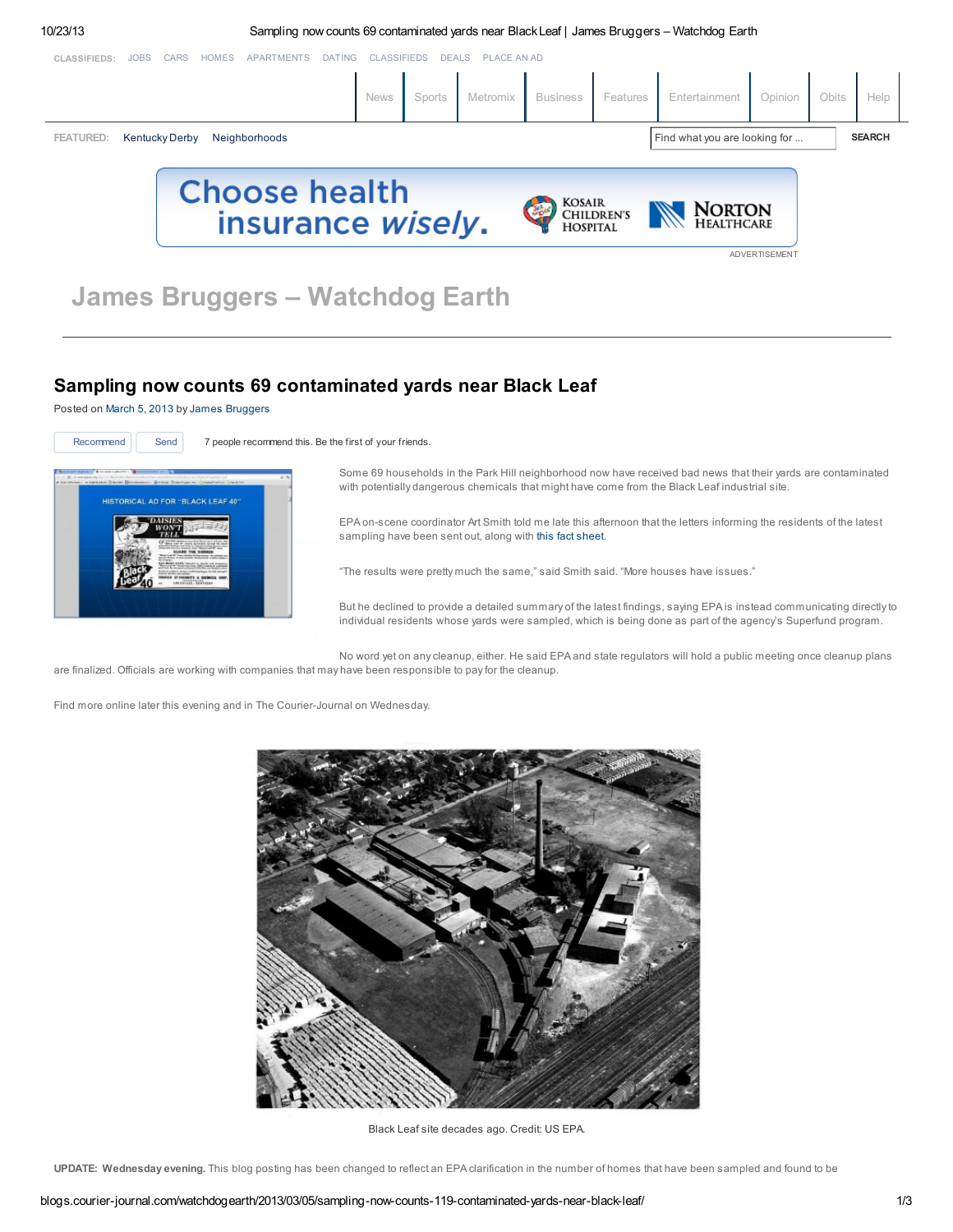Recommend | Send 7 people recommend this. Be the first of your friends.



### About James Bruggers

James Bruggers covers the environment for The Courier-Journal. Get your local newspaper delivered daily or weekends to your door. [Click](http://www.courier-journal.com/subscribe) here for subscription information and special deals. View all posts by James [Bruggers](http://blogs.courier-journal.com/watchdogearth/author/jbruggers/) →

This entry was posted in [Uncategorized](http://blogs.courier-journal.com/watchdogearth/category/uncategorized/) and tagged [black](http://blogs.courier-journal.com/watchdogearth/tag/black-leaf/) leaf, [EPA,](http://blogs.courier-journal.com/watchdogearth/tag/epa/) [Superfund](http://blogs.courier-journal.com/watchdogearth/tag/superfund/). Bookmark the [permalink.](http://blogs.courier-journal.com/watchdogearth/2013/03/05/sampling-now-counts-119-contaminated-yards-near-black-leaf/)

## YOU MIGHT BE INTERESTED IN

The Courier-Journal | [KentuckianaGreen.com](http://blogs.courier-journal.com/watchdogearth/2013/10/15/supreme-court-to-revisit-global-warming/) blogsSupreme Court to revisit global warmingSupreme Court to revisit global warming

The Courier-Journal | [KentuckianaGreen.com](http://blogs.courier-journal.com/watchdogearth/2013/10/14/how-to-eat-fish-with-less-guilt/) blogsHow to eat fish with less guiltHow to eat fish with less guilt

The Courier-Journal | [KentuckianaGreen.com](http://blogs.courier-journal.com/watchdogearth/2013/10/11/bernheim-forest-sculpture-honors-barry-bingham-jr/) blogsBernheim Forest sculpture honors Barry Bingham, Jr.Bernheim Forest sculpture honors Barry Bingham, Jr.

| SPONSORED LINKS<br>The Most Controversial Design Trends Ever (HGTV)             |
|---------------------------------------------------------------------------------|
| The 25 Worst Renovating Mistakes - and How to Avoid Them (HGTV)                 |
| Adventure Fishing Spots for the Angling Addicted (Chevy Culture)                |
| Jaw-Dropping Kitchen Makeovers: From Dated to Dazzling (Photos) (HGTV Remodels) |
| Fun craft idea: D.I.Y. Herb Garden! (Choose Cartons)                            |

13 [Gorgeously](http://www.hgtvgardens.com/animals-and-wildlife/13-bird-feeders-with-serious-wow-factor) Modern Bird Feeders (HGTV Gardens)

### James Bruggers – [Watchdog](http://blogs.courier-journal.com/watchdogearth/) Earth Home Proudly powered by [WordPress.](http://wordpress.org/)



ADVERTISEMENT

Site [Map](http://www.courier-journal.com/section/sitemaphtml) | [Back](#page-0-0) to Top

| <b>NEWS</b>            | <b>SPORTS</b>              | <b>METROMIX</b>             | <b>BUSINESS</b>           | <b>HELP</b>             | <b>FOLLOW US</b>     |
|------------------------|----------------------------|-----------------------------|---------------------------|-------------------------|----------------------|
| <b>Kentucky Wire</b>   | <b>Blogs &amp; Columns</b> | <b>Restaurants</b>          | Money & Markets           | Subscribe               | Twitter              |
| <b>Indiana News</b>    | Scores & Stats             | Bars & Clubs                | <b>Business People</b>    | Advertising Information |                      |
| Neighborhoods          | <b>Horse Racing</b>        | <b>Events</b>               | <b>Moneyline</b>          | Place an Ad             | Facebook             |
| Nation & World         | Recruiting                 | <b>Music</b>                | <b>Property Transfers</b> | E-edition               | <b>Mobile</b>        |
| <b>Databases</b>       | U of L Cardinals           | Movies & TV                 | <b>Gas Prices</b>         | About Us                | <b>RSS</b>           |
| Kentuckiana Green      | <b>UK Wildcats</b>         | <b>Deals</b>                | <b>New Businesses</b>     | <b>Staff List</b>       | <b>E-mail Alerts</b> |
| Education              | <b>Red N Blue Fans</b>     | <b>FEATURES</b>             | <b>ENTERTAINMENT</b>      | Archives                | <b>Text Alerts</b>   |
| Faith                  | <b>IU Hoosiers</b>         |                             |                           | C-J Store               |                      |
| Traffic                | <b>Kentucky Highs</b>      | Food                        | Metromix                  |                         |                      |
| <b>Special Reports</b> | Indiana Highs              | <b>Health &amp; Fitness</b> | The Buzz                  |                         |                      |
|                        |                            | Home & Garden               | <b>Dining</b>             |                         |                      |
| <b>OPINION</b>         | <b>OBITS</b>               | <b>Blogs &amp; Columns</b>  | <b>Television</b>         |                         |                      |
| <b>Editorials</b>      | <b>Funeral Homes</b>       | Comics                      | <b>Movies</b>             |                         |                      |
| Cartoons               |                            | Kentuckiana Pets            | Arts                      |                         |                      |
| <b>Reader Letters</b>  |                            | Celebrations                | <b>Music</b>              |                         |                      |

blogs.courier-journal.com/watchdogearth/2013/03/05/sampling-now-counts-119-contaminated-yards-near-black-leaf/ 2/3